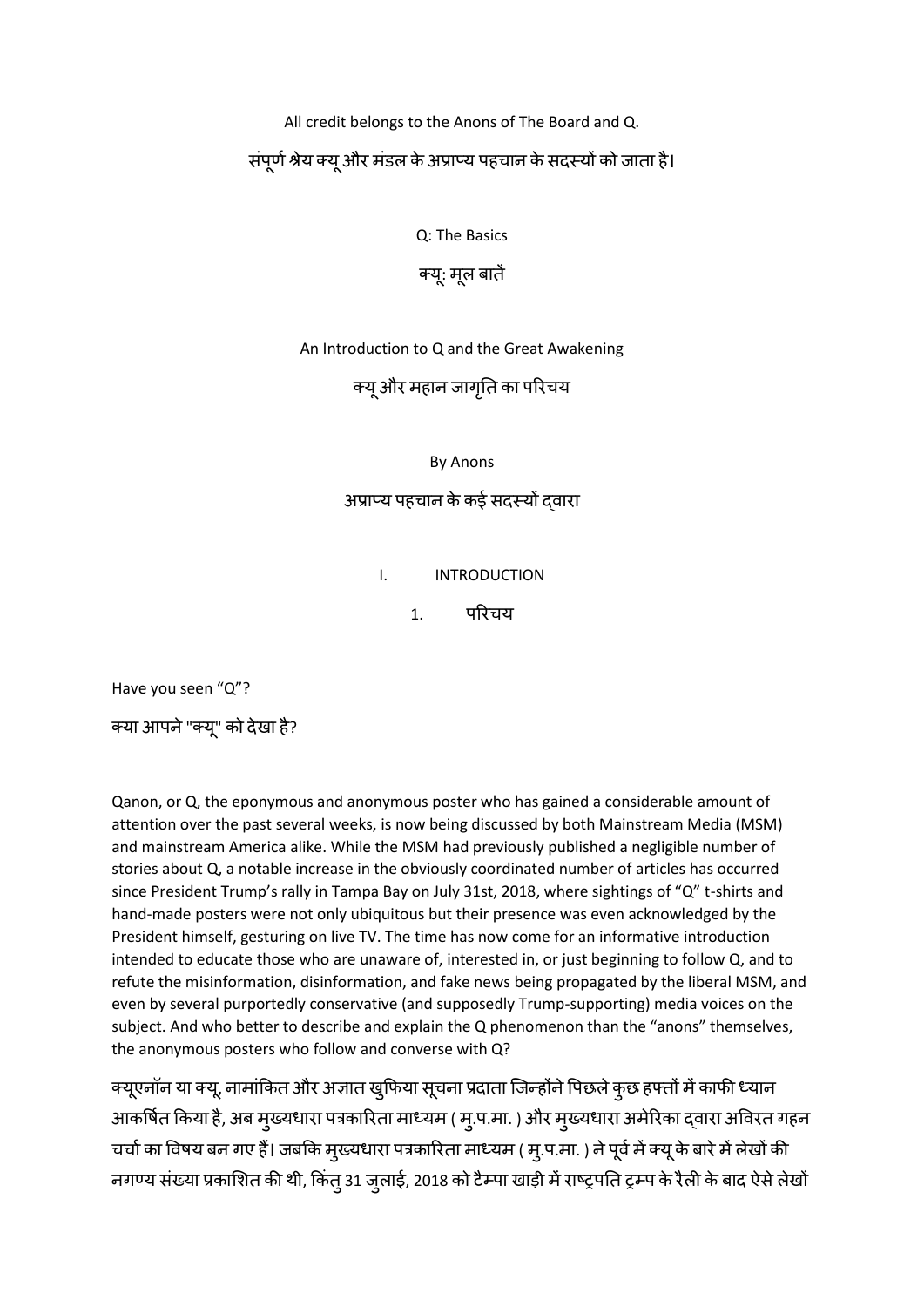की स्पष्टतः समन्वित संख्या में उल्लेखनीय वृदधि देखी जा रही है, जहां "क्यू" टी-शर्ट और हाथ से बने विज्ञापन-पत्रों की दृश्यताएं न केवल सर्वव्यापी थी बल्कि उनकी उपस्थिति राष्ट्रपति द्वारा लाइव टीवी पर इशारो में स्वीकार भी की गई थी। अब समय आ गया है एक सूचनात्मक परिचय प्रस्तुत करने का उन लोगों को शिक्षित करने के लिए जो क्यू से अनजान हैं, रुचि ले रहे हैं, या सिर्फ क्यू का अनुसरण करना शुरू कर रहे हैं, और उदार मुख्यधारा पत्रकारिता माध्यम ( मृ.प.मा. ), और यहां तक कि इस विषय पर कई कथित रूढ़िवादी और आमतौर पर ट्रम्प समर्थक माने जाने वाले पत्रकारिता माध्यम आवाजों द्वारा प्रचारित गलतफहमी, द्ष्प्रचार, और नकली खबरों को खारिज करने के लिए। और "एनोन्स", अज्ञात पोस्टर जो क्यू से नियमित बातचीत और अन्पालन करते हैं, की तुलना में इस अभूतपूर्व क्यू घटना का वर्णन और व्याख्या करने के लिए कौन बेहतर है?

To this end, this introduction is not meant to explain all that Q has stated in the information and intel posted (known as crumbs, an allusion to bread crumbs); it will cover just the basics. For more details on what Q has communicated, the reader should to go to sites like qanon.app, qmap.pub, qproofs.com, qanon.news, and other similar sites that compile crumbs, side by sides (side-by-side graphics confirming intel through open-source reporting), and proofs (graphics showing that coincidences mentioned by Q are not coincidences at all). Neither Q nor the Great Awakening "movement" associated with Q are conspiracy theories, but rather an organic information operation and truth-seeking campaign, the goal of which is to help President Trump peacefully Make America Great Again, and by extension to make the world a better, safer place for all to live in peace. So, in order to be properly introduced to Q, and to the movement associated with Q called the Great Awakening, there are questions the reader will need answered: Where and when did Q start to post? Who posts as Q? What does Q post about? Why does Q post?

यहां तक कि यह परिचय वो सब समझाने के लिए बिल्कुल नहीं है जो कुछ क्यू ने जानकारी और ख़ुफ़िया सूचना ( जिन्हें क्रम्ब्स कहा जाता है - ब्रेडक्रम्ब्स - डबल रोटी के ट्कड़ों के लिए प्रसंग-संकेत ) में कहा है, यह केवल मूलभूत बातें अंतर्गत करेगा। क्यू ने क्या संवाद किया है इसके बारे में अधिक जानकारी के लिए पाठक qanon.app, qmap.pub, qproofs.com, qanon.news और अन्य समान वेबसाइटों पर जा सकता है जो क्यू द्वारा बताई गई संकेतों और सुरागों के टुकड़े, साथ-साथ ( स्रोतों के साथ ग्राफिक्स जो क्यू दवारा टुकड़ों में बताये गये संकेतों और सुरागों की निष्पक्ष, स्वतंत्र समाचार-लेखन के माध्यम से पुष्टि करते हैं), और सबूत ( चित्रालेख जो दिखाते हैं कि क्यू दवारा वर्णित संयोग बिल्कुल संयोग नहीं हैं ) संकलित करती हैं। क्यू और क्यू से सम्बंधित महान जागृति "आंदोलन" साज़िश नहीं बल्कि एक जैविक सूचना संचालन और सत्य-खोज अभियान है, जिसका लक्ष्य राष्ट्रपति ट्रम्प को शांति पूर्वक अमेरिका को फिर से महान बनाने में, और एक परिशिष्ट के रूप में, दुनिया को सभी के शांति से जीने के लिए एक बेहतर, सुरक्षित जगह बनाने में मदद करना है। अतः क्यू और क्यू के साथ जुड़े आंदोलन "द ग्रेट अवेकनिंग" ( महान जागृति ) के साथ ठीक से परिचित होने के लिए, कुछ प्रश्न हैं पाठक के लिए जिनका उत्तर खोजना आवश्यक है: क्यू ने कहां और कब सुराग छोड़ना शुरू किया? क्यू नाम धारण किये कौन स्राग छोड़ता है? क्यू किस बारे में स्राग छोड़ता है? क्यू क्यों स्राग छोड़ता है?

#### II. WHERE AND WHEN DID Q START TO POST?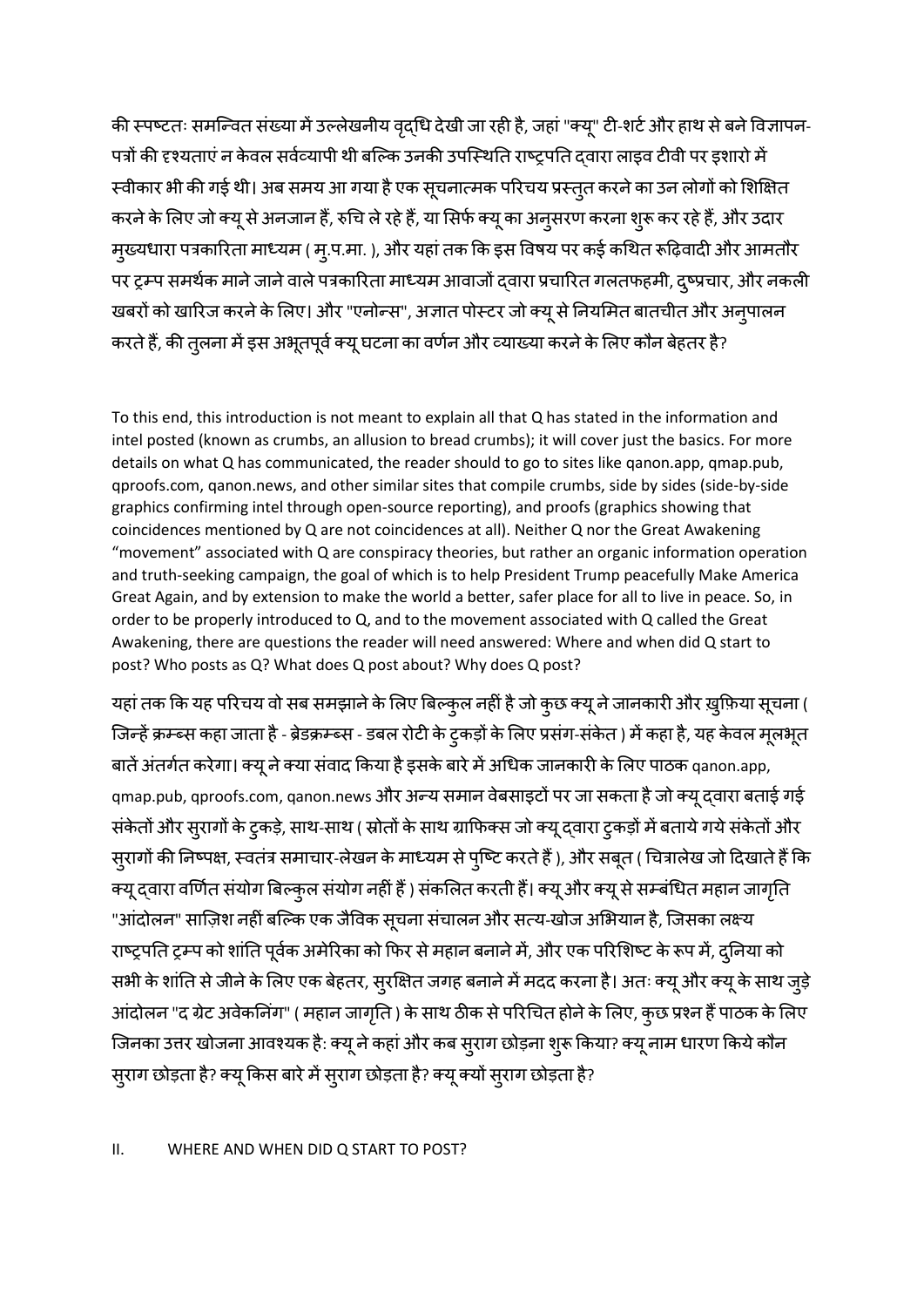## 2. क्यू ने कब और कहां से लिखना शुरू किया था?

The first crumb Q posted was on 4chan, an image board Internet forum launched in 2003. Q first posted in the thread named "Mueller Investigation" on the board named /pol/ on October 28th, 2017, and on other threads until, on October 31st, 2017, Q then posted in the thread named "Bread Crumbs - Q Clearance Patriot". On November 1st, 2017, the thread "Calm Before the Storm" (CBTS), named after President Trump's perplexing phrase uttered on October 5th, 2017, was created. Q posted on multiple iterations of CBTS (536 threads) until stating that 4chan had been infiltrated and security compromised, necessitating a move to 8chan in order to maintain readers' assurance of Q's authenticity.

क्यू ने पहला सुराग फॉरचैन, जो 2003 में अस्तित्व में आया एक चित्र मंडल इंटरनेट मंच है, पर डाला। क्यू ने पहला सूराग /pol/ बोर्ड ( पोल मंडल - पॉलिटिक्स मंडल - राजनीति मंडल ) पर 28 अक्टूबर, 2017 को "म्यूएलर जांच" नामक थ्रेड ( चर्चा पृष्ठ ) में डाला, और अन्य थ्रेड्स पर, जब तक 31 अक्टूबर, 2017 को क्यू ने "ब्रेड क्रंब्स -क्यू क्लीयरेंस देशभक्त" नामक थ्रेड में स्**राग छोड़े। 1 नवंबर, 2017, को 5 अक्टूबर,** 2017 के राष्ट्रपति ट्रम्प के रहस्यमय वाक्यांश "तूफान से पहले की शांति" पर नामित थ्रेड "Calm Before the Storm" (CBTS) ( सीबीटीएस ) बनाया गया। फॉरचैन पर घुसफैठ होना घोषित करने अवं सुरक्षा में खलल पड़ने पर क्यू की प्रामाणिकता में पाठकों के आश्वासन को बनाए रखने के लिए ऐटचैन का रुख करने की ज़रूरत बताने से पहले क्यू ने सीबीटीएस थ्रेड की कई पुनरावृत्तियों ( 536 थ्रेड्स ) पर पोस्ट किया।

8chan, a non-affiliated image board similar to 4chan, was launched in 2013 as a free-speech alternative to the increasing censorship at 4chan. A board was created with the same name as the thread Q posted in on 4chan, /cbts/, on November 19th, 2017. Q posted on /cbts/ until January 6th, 2018 (308 total general threads), stating that that board had also been compromised. Q had problems using the tripcode, a pseudo-registration that verifies a poster's identity, notably on December 14th and 21st, 2017, among other instances. This inability to use the tripcode forced anons to make a new board: /thestorm/. Q first posted on /thestorm/ on January 5th, 2018. Q and anons stopped using /thestorm/ after 41 general threads due to internal disputes and selfpromotion, forcing a migration to yet another new board.

ऐटचैन, फॉरचैन की तरह ही एक गैर-संबद्ध छवि मंडल, फॉरचैन में बढ़ती सेंसरशिप ( प्रकाशन या पत्राचार या नाटकीय प्रदर्शन के कुछ हिस्से हटाना ) के विरुद्ध एक मुक्त भाषण विकल्प के रूप में 2013 में अस्तित्व में आया। 19 नवंबर, 2017 को ऐटचैन पर फॉरचैन के /सीबीटीएस/ थ्रेड के भांति ही एक /सीबीटीएस/ मंडल बनाया गया। यह खुलासा करने से पहले कि इस मंडल पर भी घुसपैठ हो गयी है, क्यू ने 6 जनवरी, 2018 तक /सीबीटीएस/ मंडल के कुल 308 सामान्य थ्रेड्स पर स्**राग छोड़े। क्यू को ट्रिपकोड, एक छद्**म-पंजीकरण जो पोस्टर की पहचान को सत्यापित करता है, का उपयोग करने में समस्याएं आने लगी, विशेष रूप से 14 दिसंबर और 21 दिसंबर, 2017 को। ट्रिपकोड का उपयोग करने में असमर्थता ने एनोन्स ( Anons - anonymous - अनाम ) को एक नया मंडल /thestorm/ ( तूफान ) बनाने के लिए मजबूर कर दिया। क्यू ने 5 जनवरी, 2018 को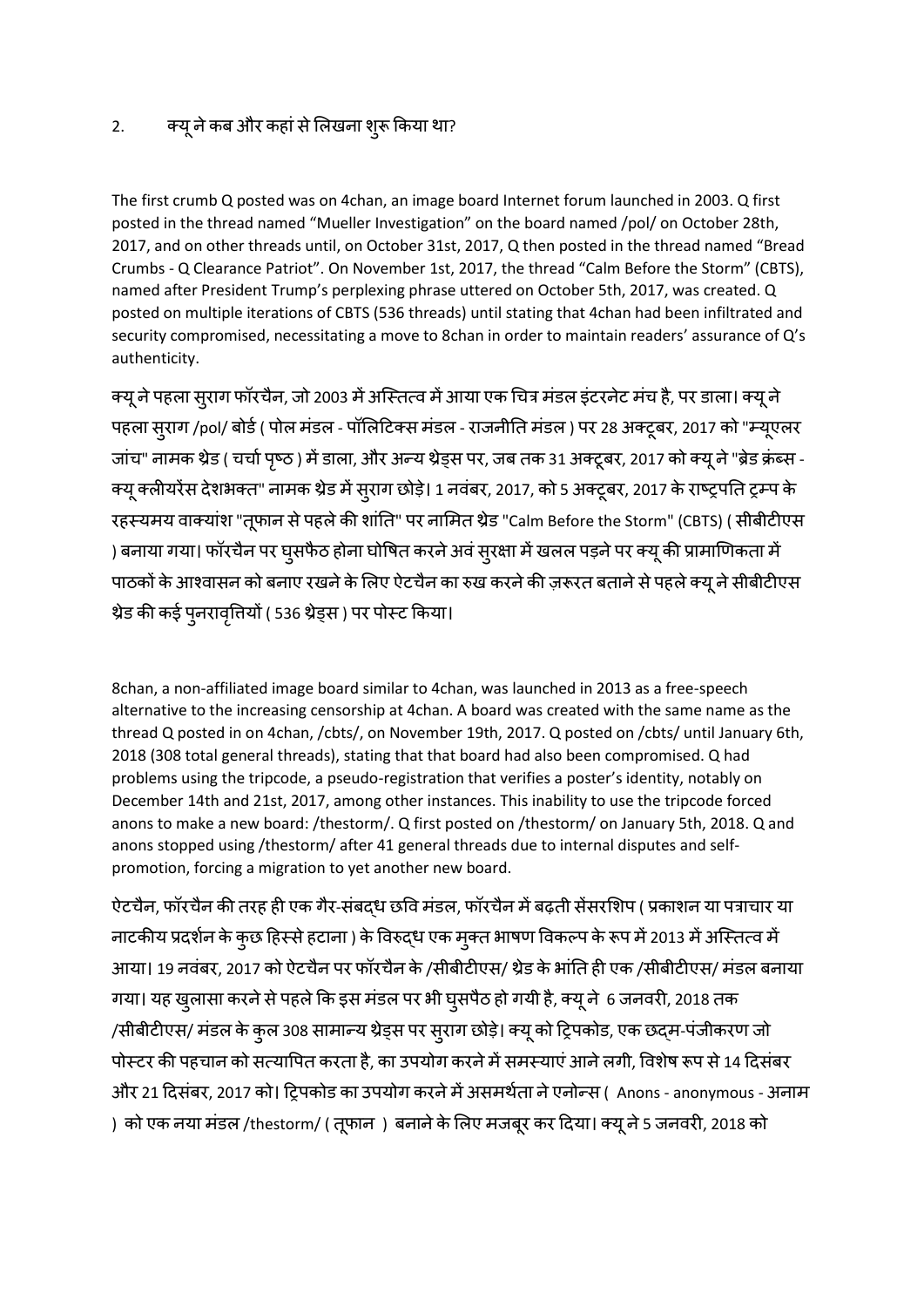/तिू ान/ पर पहला पोस्ट ककया। 41 सामान्य थ्रेड्स केबाद क्यूऔर एनोन्स आंतररक पववादों और आत्म-प्रचार के कारण पुन: नए बोर्ड पर जाने को मजबूर हुए और /तूफान/ का उपयोग बंद कर दिया।

Then on Monday, January 8th, 2018, the board still in use today was created, named /qresearch/, which will henceforth be referred to as The Board. Q has been able to post freely on The Board since that date, and continues to post crumbs up to the time this was written. Also on January 8th, 2018, Q made a private board for Q alone to post in, named /greatawakening/. On March 28th, 2018, Q stopped using /greatawakening/, stating that it was under attack. Finally, after a delay, Q made /patriotsfight/ on May 4th, 2018, the private board Q uses today. On all these boards, Q has posted crumbs that anons can discuss on /qresearch/ with Q, although those who are new to The Board are encouraged to first observe how anons operate and research before contributing. However, it should be noted that there are no communications outside these boards or with anyone privately and, as Q has stated, anyone claiming otherwise, "should be considered fake news and disregarded immediately"!

सोमवार, 8 जनवरी, 2018 को जो बोर्ड आज भी उपयोग में है बनाया गया, /क्यूरिसर्च/ ( क्यूशोध ) नामित , जो अब से "बोर्ड" शब्द से संदर्भित किया जाएगा। उस तारीख के बाद से क्यू "बोर्ड" पर स्वतंत्र रूप से पोस्ट करने में सक्षम है और यह लिखे जाने के समय तक सुराग छोड़ता है। 8 जनवरी, 2018 को ही, क्यू ने सिर्फ स्वयं पोस्ट करने के लिए /ग्रेटअवेकनिंग/ ( /महानजागृति/ ) नाम से एक निजी बोर्ड बनाया। 28 मार्च, 2018 को क्यू ने, यह बताते हुए /महानजागृति/ का उपयोग करना बंद कर दिया कि इस पर हमले किये जा रहे हैं। अंततः कुछ देरी के बाद 4 मई, 2018 को, क्यू ने /patriotsfight/ /पैटरिअट्सफाइट/ ( /जंगीदेशभक्त/ ) बनाया जिस निजी मंडल का क्यू आज उपयोग करता है। इन सभी मंडलों पर क्यू ने सुराग छोड़े हैं जिन पर एनोन्स /क्यूरिसर्च/ पर क्यू के साथ चर्चा कर सकते हैं, हालांकि जो लोग नए हैं उन्हें योगदान करने से पहले प्रोत्साहित किया जाता है देखने के लिए कि एनोन्स संचालन और अनुसंधान कैसे करते हैं। हालांकि, यह ध्यान दिया जाना चाहिए कि इन मंडलों के बाहर या निजी तौर पर किसी के साथ क्यू का कोई संचार नहीं है और जैसा क्यू ने कहा है अन्यथा दावा करने वाले किसी को भी "नकली खबर माना जाना चाहिए और उसकी तत्काल उपेक्षा करनी चाहिए"।

Since the MSM has yet to accurately describe how The Board actually works, some clarification is in order. 8chan is maintained by the Code Monkey (CM), which hosts The Board. The Board Owner (BO) maintains The Board, appointing Board Volunteers (BV) to help. 8chan has a maximum limit of 751 for the number of posts in each thread. So, to maintain the research done by anons in the general thread, an anon must make (bake) a new thread (bread) each time a thread reaches 751 posts. This anon is known as "the Baker". The Bakers are responsible for posting Q's recent crumbs, notable posts of research from the previous thread (notables), and other information and links used by anons (dough) as the first posts in the new thread. Besides the General Research thread, The Board has other threads, maintained by the BO and BVs, for memes, side by sides, and other research topics. Those who attempt to disrupt, discredit, or distract anons from doing and discussing research on The Board are referred to as "clowns" or "shills". The anons themselves come from many countries, occupational backgrounds, and stages of life, working cooperatively ("the Hivemind") to attempt to better understand the truth behind historical and current events. Q may post several times a day for weeks or, conversely, not post for days or weeks at a time. To date,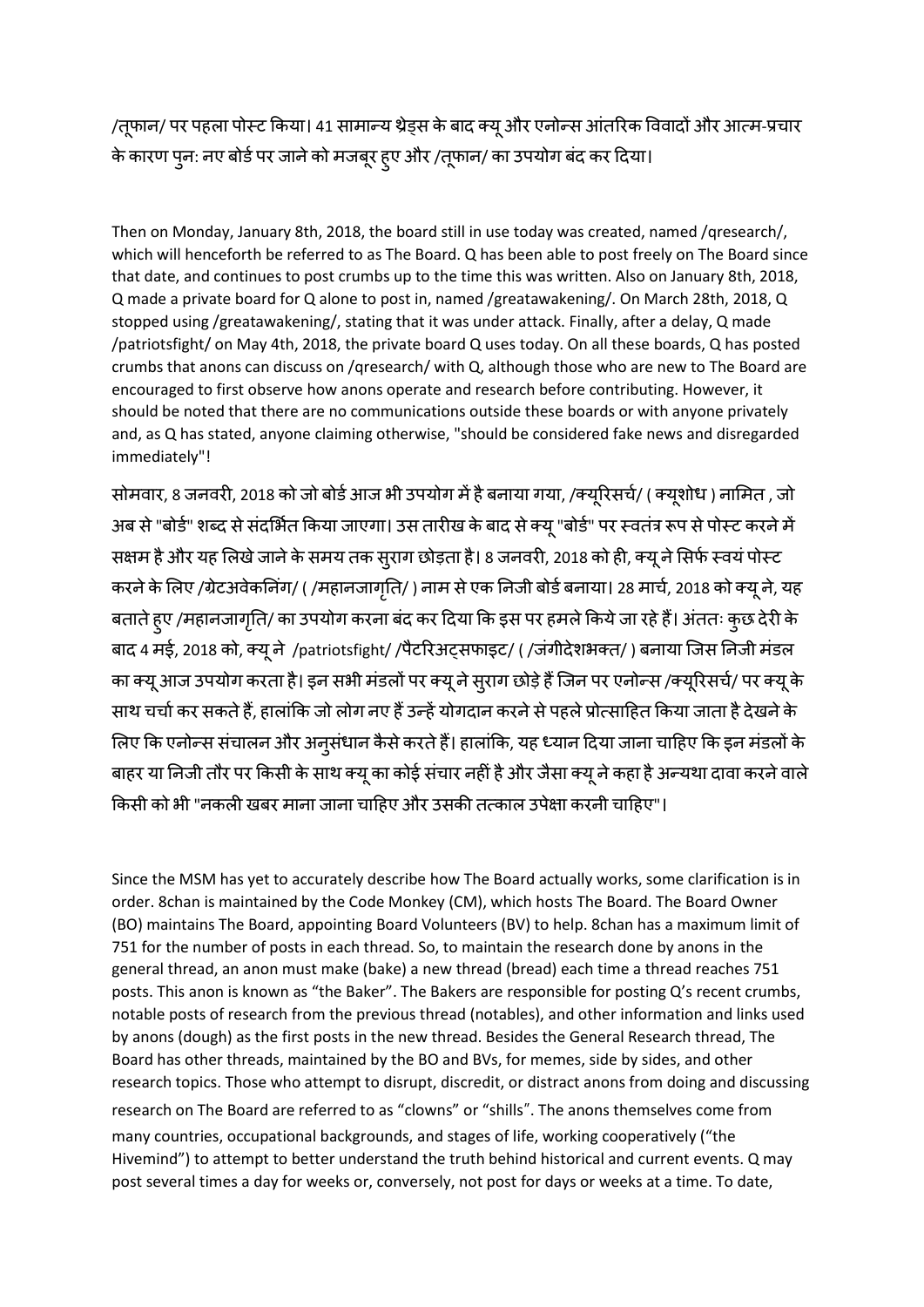there have been more than three million posts on The Board, and Q has dropped over 3000 crumbs, reaching an audience of tens of millions in the United States of America and around the world.

चूंकि मुख्यधारा पत्रकारिता माध्यम ( मु.प.मा. ) अभी तक सटीक रूप से वर्णन नहीं कर पायी है कि बोर्ड कैसे काम करता है इसलिए कुछ स्पष्टीकरण की आवश्यकता है। कोड मंकी (Code Monkey - CM) ऐटचैन, जो वेबसाइट बोर्ड की मेजबानी करती है, का रखरखाव करता है। बोर्ड का मालिक (बीओ) बोर्ड को कायम रखता है, मदद के लिए बोर्ड स्वयंसेवकों (बीवी) की नियुक्ति करके। प्रत्येक थ्रेड में व्यक्तिगत संदेशों की संख्या के लिए ऐटचैन की अधिकतम सीमा 751 है। इसलिए, सामान्य थ्रेड में एनोन्स दवारा किए गए शोध को बनाए रखने के लिए, किसी न किसी एनोन को 751 व्यक्तिगत संदेशों तक पहुंचने पर हर बार एक नया थ्रेड (ब्रेड) बनाना पड़ता है। इस एनोन को "बेकर" कहा जाता है। नए थ्रेड में पहले कुछ संदेशों में क्यू के हाल के सुरागों, पिछले थ्रेड में हुए अनुसंधान के उल्लेखनीय संदेश योगदानों और एनोन्स दवारा उपयोग की जाने वाली अन्य जानकारी और लिंक्स ( श्रृंखलों ) को पोस्ट करने की ज़िम्मेदारी बेकर्स की होती है। सामान्य शोध थ्रेड के अलावा, बोर्ड पर मीम्स, साथ-साथ, और अन्य शोध विषयों के लिए अन्य थ्रेड भी हैं, जिन्हे बीओ और बीवी कायम रखते हैं। जो लोग बोर्ड पर एनोन्स द्वारा चल रही शोध और चर्चा को बाधित करने, एनोन्स को अपमानित करने या विचलित करने का प्रयास करते हैं उन्हें "जोकर" या "शिल" (बहकाने वाला) कहा जाता है। एनोन्स स्वयं कई देशों, व्यावसायिक पृष्ठभूमि, और जीवन के चरणों से आते हैं, और ऐतिहासिक और वर्तमान घटनाओं के पीछे सच्चाई को बेहतर ढंग से समझने के लिए सहकारी रूप से ("हाइवमाइंड") काम करते हैं। क्यू सप्ताहों तक दिन में कई-कई बार स्राग छोड़ सकता है, या इसके विपरीत, कई दिनों या सप्ताहों तक कोई स्राग नहीं छोड़ता। आज तक, बोर्ड पर तीन मिलियन से अधिक संदेश डाले गए हैं, और क्यू ने 3000 से अधिक सुराग छोड़े हैं, जो संयुक्त राज्य अमेरिका और दुनिया भर में लाखों दर्शकों तक पहुंच रहा है।

### III. WHO POSTS AS Q?

3. क्यूनाम सेकौन शलखता है?

While Q posts anonymously, there have been hints as to just who Q might be. The signoff as "Q" in most crumbs began in a post on November 2nd, 2017. Before this date, Q had already introduced the concept of being a "Q Clearance Patriot". "Q Clearance" is a Department of Energy security clearance designation for someone who has access to Top Secret, Secret, and Formerly Restricted Data, in addition to National Security Information. This clearance is similar to the Top Secret clearance in the Department of Defense. It is important to note, however, that Q never claims to have this specific clearance, nor to work for the Department of Energy. It is an allusion. The "Q Clearance" simply signifies that Q has a high level clearance designation, and alludes to the "Q Clearance" given to Jack Ryan in The Hunt for Red October wherein he did not have the necessary clearance to help in the search for the rogue submarine. The "Q Clearance" allusion is simply meant to imply that Q has the necessary security clearance to be cryptically divulging insider information without leaking, thus maintaining national security. Q's use of allusions from popular culture has a dual purpose: not only to maintain national security, but also as a foil to expose, mirror and thus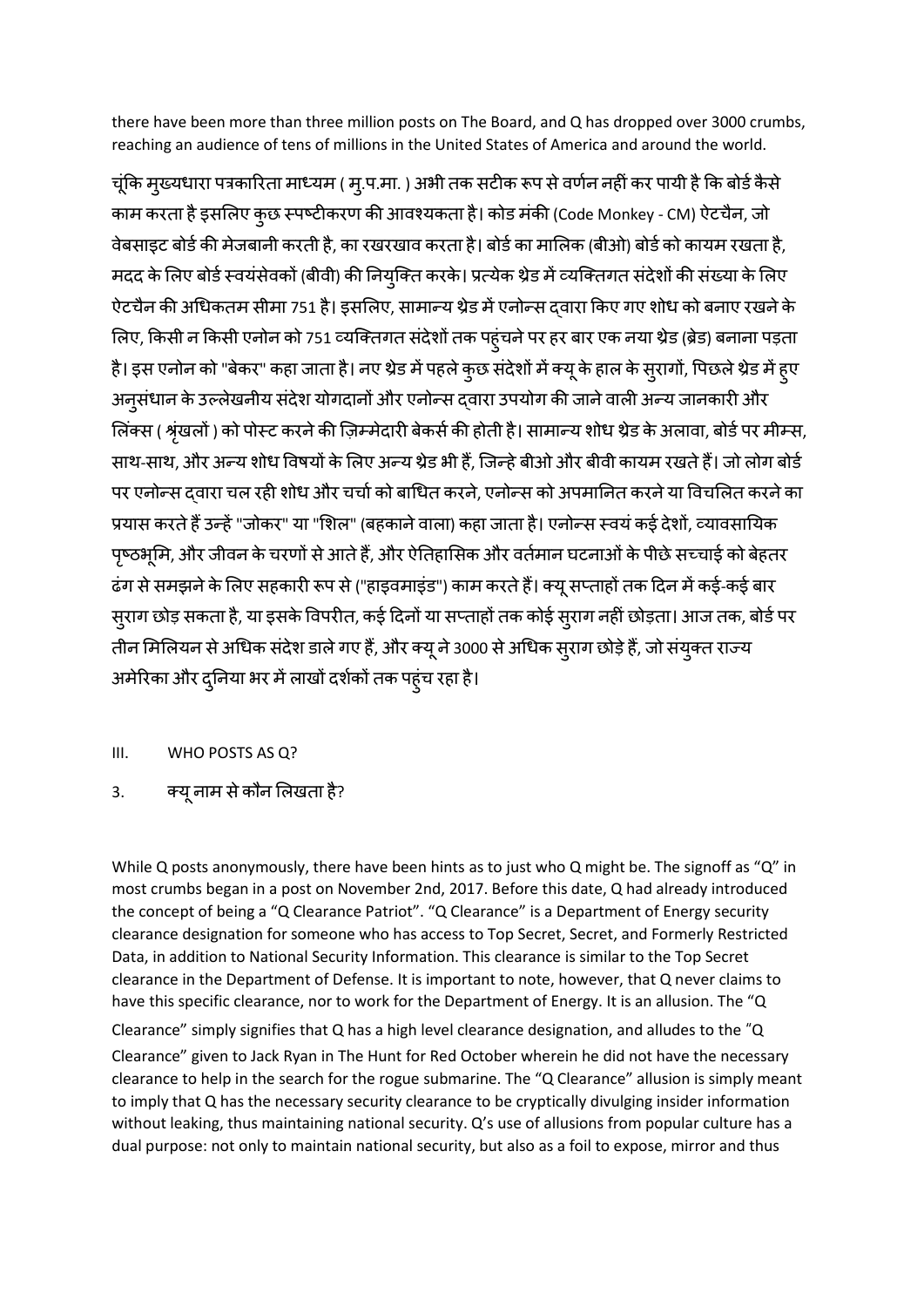counter the media and entertainment industries' deliberate development of popular culture into a propaganda arm of those who advance their own agenda and, in so doing, would do us all harm.

वैसे तो क्यू नाम छुपा के लिखते हैं किन्तु संकेत मिलते रहे हैं कि क्यू कौन हो सकते हैं। अधिकांश सुरागों में "क्यू" हस्ताक्षर 2 नवंबर, 2017 को एक पोस्ट में शुरू हुआ। इस तिथि से पहले ही क्यू ने "क्यू क्लीयरेंस पेट्रियट" ( "क्यू अनुमति देशभक्त" ) होने की अवधारणा पेश कर दी थी। "क्यू अनुमति" अमेरिका के ऊर्जा विभाग में स्रक्षा अनुमति पदनाम है किसी ऐसे व्यक्ति के लिए जिसने राष्ट्रीय सुरक्षा सूचना के अलावा शीर्ष गुप्त, गुप्त, ओर पूर्व में प्रतिबंधित डेटा तक पहुंच प्राप्त हो। यह अनुमति अमेरिका के रक्षा विभाग में शीर्ष ग्प्त अनुमति के समान है। हालांकि, यह ध्यान रखना महत्वपूर्ण है कि क्यू ने कभी भी इस विशिष्ट अनूमति का अथवा ऊर्जा विभाग के लिए काम करने का दावा नहीं किया है। यह सिर्फ सांकेतिक है। "क्यू क्लीयरेंस" बस इंगित करता है कि क्यू के पास उच्च स्तरीय अनुमति है और "द हंट फॉर रेड अक्टूबर" फिल्म में मुख्य किरदार जैक रयान को दिए गए "क्यू कलीयरेंस" को दर्शाता है जिसमें धूर्त पनडुब्बी की तलाश में मदद करने के लिए उसके पास आवश्यक मंजूरी नहीं थी। सांकेतिक "क्यू क्लीयरेंस" का मतलब यह है कि क्यू के पास आवश्यक स्**रक्षा मंजूरी है** जो, राष्ट्रीय सुरक्षा को बनाये रखते हुए , लीक किए बिना अंदरूनी सूचनाओं को गुप्त रूप से प्रकट करने के लिए आवश्यक है। लोकप्रिय संस्कृति से संकेतों के क्यू के उपयोग का दोहरा उददेश्य है: न केवल राष्ट्रीय सुरक्षा बनाए रखने के लिए, बल्कि मीडिया और मनोरंजन उद्योगों के दवारा अपने स्वयं के एजेंडे को आगे बढ़ाने, और ऐसा करने में हम सभी का नुकसान करने के उददेश्य से जानबूझकर कर लोकप्रिय संस्कृति को एक प्रचार शाखा के रूप में विकसित करने का खुलासा करने के लिए एक आवर्धक के रूप में भी।

Q has also posted under other signoffs: "The WH", "4,10,20", "Q+", "Q, DELTA", and "Q [auth478- 24zgP]". Occasionally Q does not use a signoff, yet anons know that it is Q due to the tripcode used. While there are unconfirmed theories about the meaning of each of these signoffs, individuals are encouraged to see the signoffs within the context of the specific posts where they appear and to draw their own conclusions. Q has stated that, "We serve at the pleasure of the President", implying not only that Q works for President Trump, but also that Q is a team. Early on, Q used "I" a few times, but now only uses "we". On occasion, Q posts pictures of the President's pen and signatures, scenes from Air Force One while the President is traveling, and other images and crumbs that also imply that Q is close to the President. Q has also affirmed that, "Less than 10 can confirm [who or what Q is]", adding, "Only three are non-military." It should be noted that the anons on The Board are encouraged not to try to "dox", or identify, who Q is. The understanding, then, is that Q is a team of high-ranking officials within the Trump Administration who post information to awaken the public to sensitive and important events or "happenings" that the media may or may not report on, and to provide insider context. While fewer than 10 people can confirm Q's identity, it is widely thought that there are multiple people who post as Q. Due to the fact, therefore, that anons do not know whether Q is one person or several when posting, it is common to refer to Q as a collective singular noun.

क्यू ने अन्य छद्म नाम के तहत भी पोस्ट किया है: "द डब्ल्यूएच", "4,10,20", "क्यू +", "क्यू, डेल्टा", और "क्यू [auth478-24zgP]"। कभी-कभी क्यू किसी छदम नाम का उपयोग नहीं करता है, फिर भी इस्तेमाल किए गए ट्रिपकोड के कारण एनोन्स को पता चल जाता है कि यह क्यू है। हालांकि इनमें से प्रत्येक छद्म नाम के अर्थ के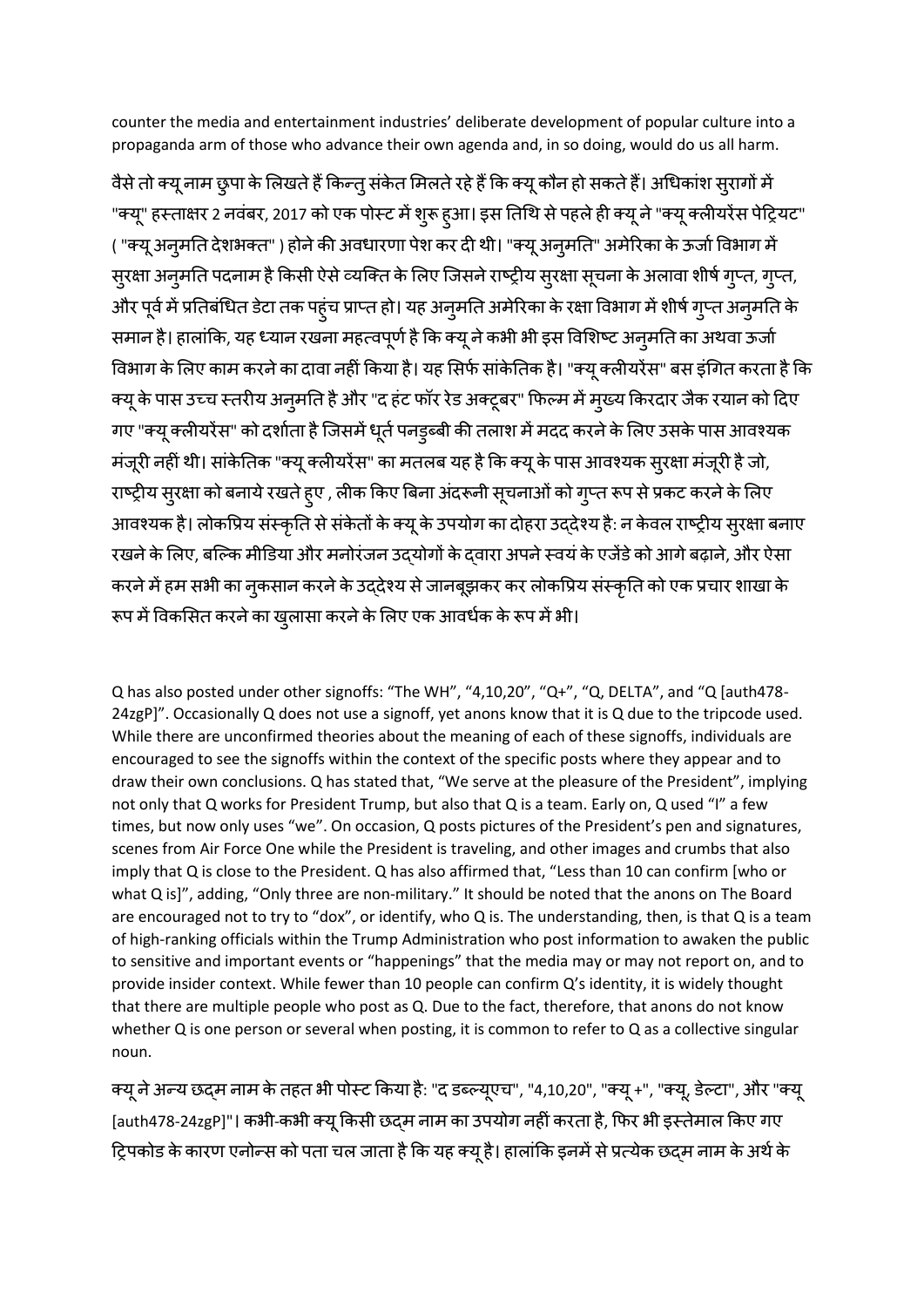बारे में अपुष्ट सिद्धांत हैं, सदस्यों को प्रत्येक छद्म नाम को सिर्फ उसी विशिष्ट संदेश के संदर्भ में देखने और अपने स्वयं के निष्कर्ष निकालने के लिए प्रोत्साहित किया जाता है जहां वे प्रकट होते हैं। क्यू ने कहा है, "हम राष्ट्रपति की खुशी में सेवा करते हैं", मतलब न केवल क्यू राष्ट्रपति ट्रम्प के लिए काम करता है, बल्कि यह भी कि क्यूएक टीम है। प्रारंभ में, क्यूनेकुछ बार "मैं" इस्तेमाल ककया, लेककन अब के वल "हम" का उपयोग करता है। यदा-कदा, क्यू राष्ट्रपति की कलम और हस्ताक्षर की तस्वीरें, जब राष्ट्रपति यात्रा कर रहे हैं तब राष्ट्रपति के हवाई जहाज "वायुसेना एक" के दृश्य, और अन्य छवियाँ और ट्कडे भी पोस्ट करता है जो यह दर्शाता है कि क्यू राष्ट्रपति के नजदीक है। क्यू ने यह भी पुष्टि की है कि, "10 से कम पुष्टि कर सकते हैं [क्यू कौन या क्या है]", और, "केवल तीन गैर-सैन्य हैं।" यह ध्यान दिया जाना चाहिए कि बोर्ड पर एनोन्स को "क्यू कौन है" यह "डॉक्स" या पहचानने की कोशिश न करने के लिए प्रोत्साहित किया जाता है। अत: यह समझा जाता है कि क्यू ट्रम्प प्रशासन के भीतर उच्च वर्ग अधिकारियों की एक टीम है जो संवेदनशील और महत्वपूर्ण घटनाओं या "संयोगों" के बारे में जनता को जागृत करने और अंदरूनी संदर्भ प्रदान करने के लिए जानकारी पोस्ट करते हैं जिन के बारे में क्या पता मुख्यधारा पत्रकारिता माध्यम खबर करें या नहीं। 10 से कम लोग क्यू की पहचान की पुष्टि कर सकते हैं, पर यह व्यापक रूप से सोचा जाता है कि कई लोग हैं जो क्यू छद्म नाम से पोस्ट करते हैं। चूँकि पोस्ट करते समय एनोन्स को तथ्यात्मक रूप से यह नहीं पता कि क्यू एक व्यक्ति या कई, क्यू को सामूहिक एकवचन संज्ञा के रूप में संदर्भित करना आम बात है।

Whoever Q might be, pictures are posted that point to a connection between Q and the President, and posts are written in real time about policies advocated by President Trump, events in which he takes part, and strategies he deploys. Also in real time, anons decode Q's cryptic messages to attempt to better understand what President Trump's intentions were for a specific policy or event. While the public awaits the revelation of who posts as Q, anons were given this on March 10th, 2018 in reference to Q's identity: "How many coincidences before it becomes mathematically impossible? Wait until you learn who has been talking to you here." Q's specifically confirmed identity might remain a mystery to anons and to the public, but ultimately that is not important. It is, rather, the messages, information, intel, and facts that Q posts which are important. Anons focus not on who Q is, but on what Q is saying. The intel decoded from the crumbs gives anons, and the public thereafter, what appears to be insider information on what President Trump's administration has done, is doing, and will do.

चाहे क्यू कोई भी हो, चित्र पोस्ट किए जाते हैं जो क्यू और राष्ट्रपति के बीच एक कनेक्शन को इंगित करते हैं, और राष्ट्रपति ट्रम्प दवारा चलायी गयी की नीतियों, कार्यक्रम जिनमें वे भाग लेते हैं, और जो रणनीतियां वो लगाते हैं उनके बारे में वास्तविक समय में पोस्ट लिखे जाते हैं। वास्तविक समय में ही, एनोन्स क्यू के गूप्त संदेशों का गृढ़वाचन करते हैं यह समझने के लिए कि राष्ट्रपति ट्रम्प के किसी विशिष्ट नीति या घटना के लिए क्या इरादे थे। जबकि जनता क्यू रूप में पोस्ट करने वाले की पहचान के रहस्योद्घाटन का इंतजार कर रही है, क्यू की पहचान के संदर्भ में 10 मार्च, 2018 को एनोन्स को यह दिया गया था: "और कितने संयोग इससे पहले कि यह गणितीय रूप से असंभव हो जाये? रुको तब तक जब आप को पता चलेगा कि यहाँ कौन आप से बातें कर रहा था"। क्यू की विशेष रूप से पुष्टि की गई पहचान एनोन्स और जनता के लिए एक रहस्य बनी रह सकती है,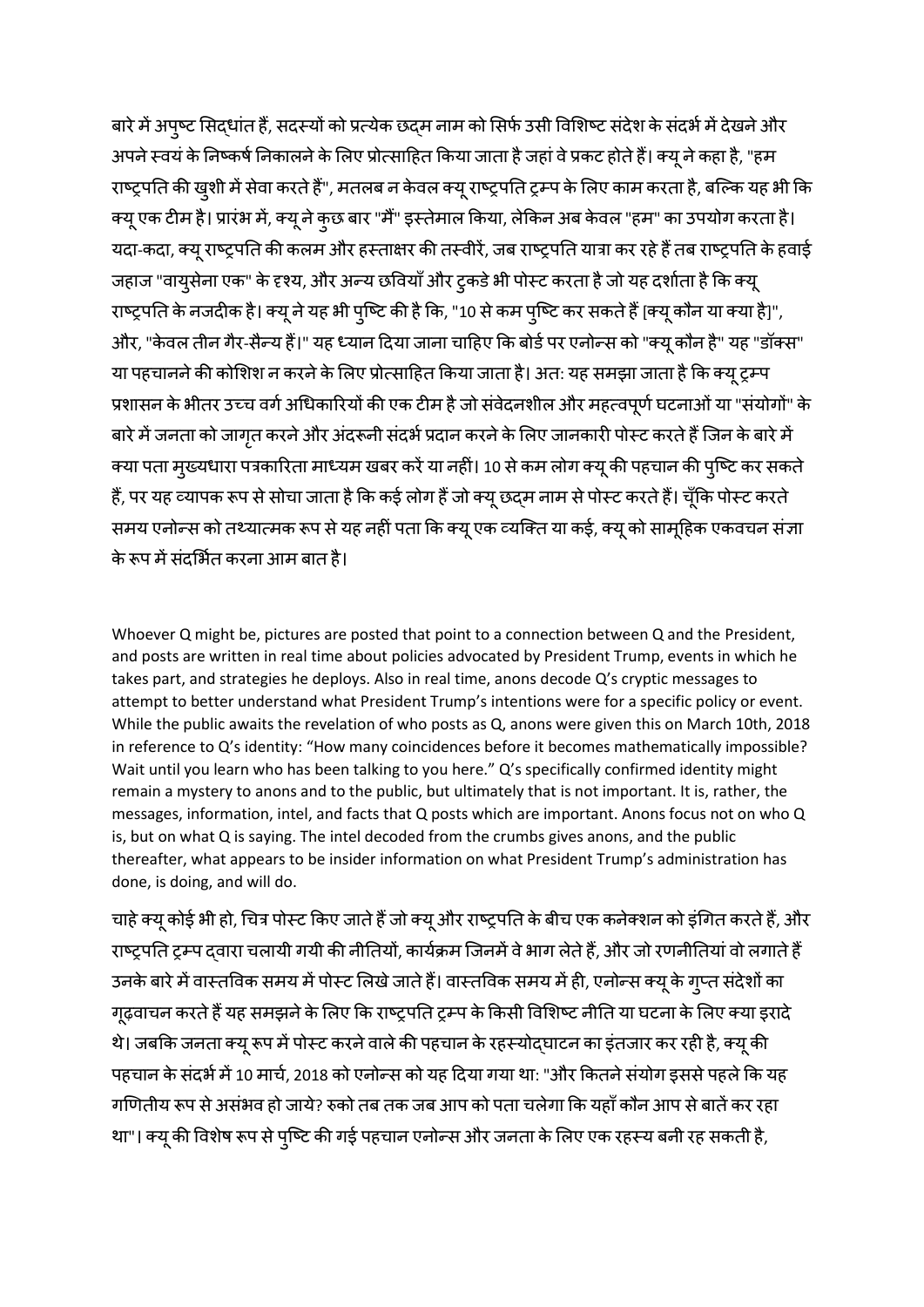लेकिन अंततः यह महत्वपूर्ण नहीं है। बल्कि ये तो वो संदेश, सूचना, इंटेल, और तथ्य जो क्यू लिखते हैं वो हैं जो महत्वपूर्ण हैं। एनोन्स इस बात पर ध्यान केंद्रित नहीं करते कि क्यू कौन है, बल्कि ये कि क्यू कह क्या रहा है।

#### IV. WHAT DOES Q POST ABOUT?

# 4. क्यू किस बारे में लिखता है?

Starting from Q's first crumb, there have been cryptically worded statements and questions that are meant to lead anons and the public to question and research insider information about presidential strategies, policies, and events. These details have been and will continue to be provided without violating National Security (NATSEC) and Operational Security (OPSEC) laws, to ensure that there is no leaking or divulging of secret or classified information. This intel is focused on what President Trump has faced, is facing, and will face as the leader of the free world: corruption, subversion, sedition, and evil. The President is fighting for "We The People" of America, the public citizenry, and, ultimately, the world. Ongoing or upcoming events in this fight are alluded to in cryptic phrases that Q uses called "signatures". Signatures such as "Alice and Wonderland" (not to be confused with just "Alice"), "Sum of all Fears", "Hunt for Red October", and others are meant to allude to an event that cannot be explained at the time that the signature is used. Q also uses "stringers" that are important and puzzling strings of words, numbers, letters, and symbols that are meant to convey more sensitive information. As an example of what stringers are, Q posted this within a series of stringers on November 25th, 2017: " FREEDOM- v05 yes 27-1 z". Those who are interested in such details are encouraged to research and learn for themselves what these crumbs imply and to draw their own conclusions by viewing crumbs and side by sides in the websites listed in the introduction.

क्यू के पहले सुराग से ही, प्रच्छन्न बयान और प्रश्न डाले गए हैं जिनका उददेश्य एनोन्स और जनता को दिशा देना है राष्ट्रपति की रणनीतियों, नीतियों और घटनाओं के बारे में अंदरूनी सूचना के पर सवाल और शोध करने के लिए।यह स्निश्चित करने के लिए कि ग्प्त या वर्गीकृत जानकारी का कोई रिसाव या प्रकटीकरण नहीं है, ये विवरण राष्ट्रीय स्रक्षा (एनएटीएसईसी) और परिचालन स्रक्षा (ओपीएसईसी) कानूनों का उल्लंघन किए बिना प्रदान किए जा रहे हैं और जारी रहेंगे। यह इंटेल इस बात पर केंद्रित है कि राष्ट्रपति ट्रम्प किन चीज़ों का सामना कर रहे हैं, और मुक्त दुनिया के नेता के रूप में सामना करेंगे: भ्रष्टाचार, उपद्रव, राजद्रोह, और बुराई। राष्ट्रपति, अमेरिका के लोग, सार्वजनिक नागरिक, और अंत में, दुनिया के लिए लड़ रहे हैं। इस लड़ाई में चल रही या आने वाली घटनाओं को गुप्त वाक्यांशों में बताया गया है जिनका क्यू उपयोग करता है और "हस्ताक्षर" कहा जाता है। "एलिस एंड वंडरलैंड" जैसे हस्ताक्षर (केवल "एलिस" के साथ भ्रमित नहीं हों), "सभी भय का योग", "लाल अक्टूबर का शिकार", और अन्य ऐसी किसी घटना का संकेत है जो उस समय नहीं समझाया जा सकता है जब हस्ताक्षर का उपयोग किया जाता है। क्यू "स्ट्रिंगर्स", जो शब्दों, संख्याओं, अक्षरों और प्रतीकों के महत्वपूर्ण वाक्यांश और पहेलीन्मा वाक्यांश हैं, का भी उपयोग करता है जो अधिक संवेदनशील जानकारी व्यक्त करने के लिए हैं। स्ट्रिंगर्स के उदाहरण के रूप में क्यू ने 25 नवंबर, 2017 को स्ट्रिंगर्स की एक श्रृंखला के अंतर्गत इसे पोस्ट किया: "\_स्वतंत्रता-\_v05\_हाँ\_27-1\_z".जो लोग इस तरह के विवरण में दिलचस्पी रखते हैं उन्हें शोध करने, इन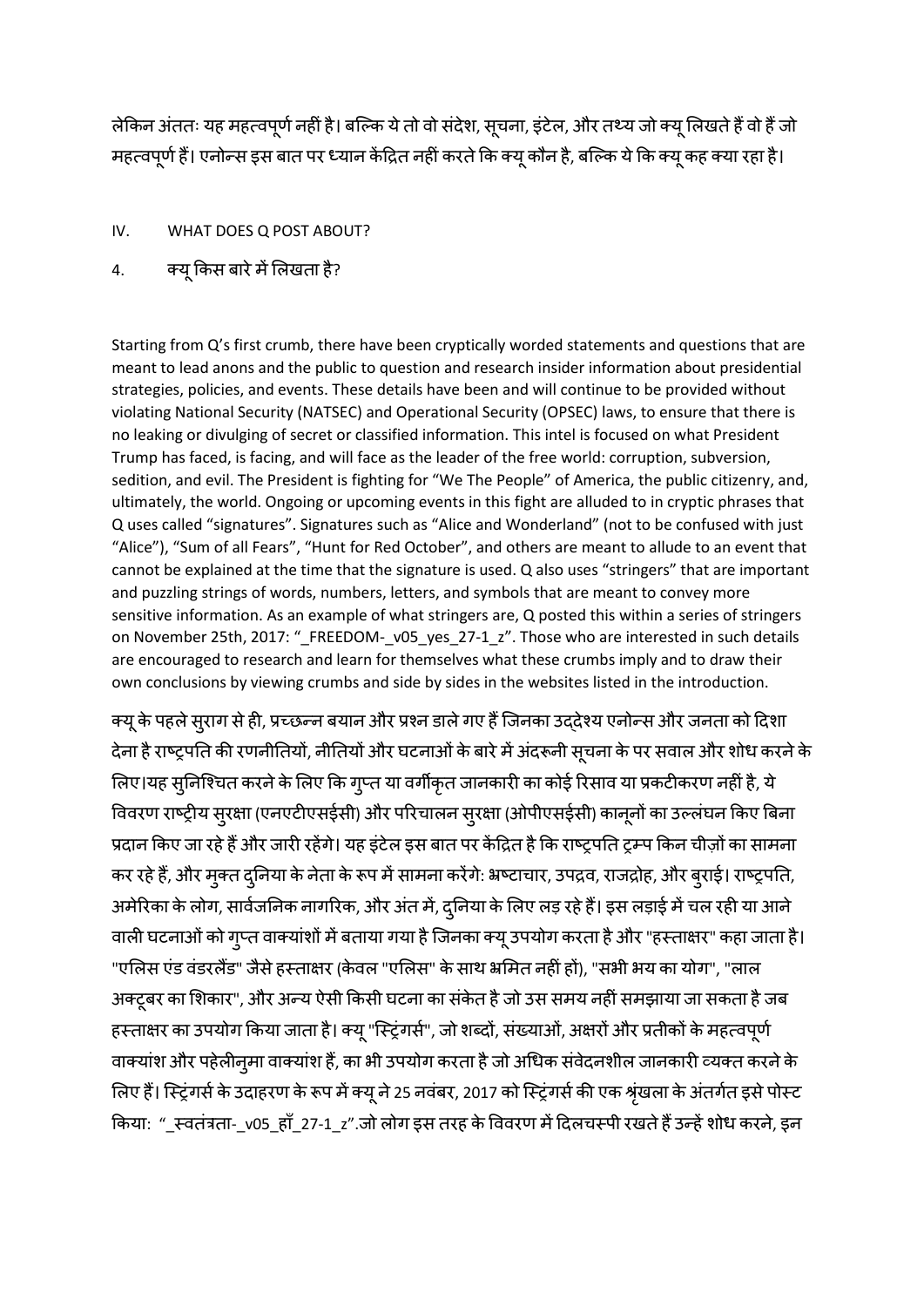सूत्रों का क्या अर्थ है यह खुद को सिखाने और परिचय में सूचीबद्ध वेबसाइटों में सूत्रों और साथ-साथ-सबूत देखकर अपने स्वयं के निष्कर्ष निकालने के लिए प्रोत्साहित किया जाता है।

Detailed crumbs aside, Q started with a macroscopic overview of the nature and structure of the current "World Order", which President Trump was elected to confront and change for We The People. Q has overtly stated that three "puppet masters" exert a degree of power in the world that defies credulity: The House of Saud, the Rothschild family, and George Soros, each having their own sources of financing and control mechanisms. For example, we know that the House of Saud, the dynastic monarchy of Saudi Arabia, has amassed trillions of dollars from oil exports and that subsequent Saudi Arabian influence across the Sunni Arab world has resulted in the funding of radical Islamic terrorist groups and malicious political influence in the West. Thankfully, because of allies in Saudi Arabia and President Trump's diplomacy, Saudi Arabia has been largely removed from this power structure. The Rothschild family has also attained trillions of dollars in wealth through their banking and other financial endeavors undertaken over the span of centuries. Their control over central banking, wars, and governments has enabled them to dictate policies, laws, and the actions of politicians in many, if not most, nations. Then there is George Soros who, with likely an undeclared fortune of around one trillion dollars, has been able to control markets, influence many politicians, and lobby governments through his extensive apparatus of subversive political organizations. Moreover, Q has stated that Soros has taken the place that the Rockefeller family previously held in this World Order.

विस्तृत सूत्रों के अलावा, क्यू ने वर्तमान "विश्व व्यवस्था" की प्रकृति और संरचना के एक व्यापक अवलोकन के साथ शुरुआत की हम लोगों के लिए जिसका सामना करने और बदलने के लिए राष्ट्रपति ट्रम्प चुने गए थे। क्यू ने खुल्लम-खुल्ला कहा है कि तीन "कठपुतली स्वामी" दुनिया में सहज विश्वासशीलता से परे की ताकत रखते हैं: सऊदी परिवार, रोथ्स्चाइल्ड परिवार, और जॉर्ज सोरोस, प्रत्येक के पास वित्त पोषण और नियंत्रण तंत्र के अपने स्रोत हैं। उदाहरणसवरूप, हम जानते हैं कि सऊदी अरब के राजशाही राजवंश सऊदी परिवार ने तेल निर्यात से खरबों डॉलर जमा किए हैं और सून्नी अरब दुनिया में सऊदी अरब के प्रभाव के परिणामस्वरूप कट्टरपंथी इस्लामी आतंकवादी समूहों और पश्चिम में दुर्भावनापूर्ण राजनीतिक प्रभाव का वित्त पोषण हुआ है। श्क्र है, सऊदी अरब में सहयोगियों और राष्ट्रपति ट्रम्प की कुटनीति की वजह से सऊदी अरब को इस शक्ति संरचना से काफी हद तक हटा दिया गया है। रोथ्स्चाइल्ड परिवार ने सदियों की अवधि में अपने बैंकिंग और अन्य वित्तीय प्रयासों के माध्यम से खरबों डॉलर की जायदाद जमा की है। केंद्रीय बैंकिंग, युद्धों और सरकारों पर उनके नियंत्रण ने उन्हें कई देशों में नीतियों, कानूनों और राजनेताओं के कार्यों को निर्देशित करने में सक्षम बनाया है। फिर जॉर्ज सोरोस है, जो संभवतः लगभग एक ट्रिलियन डॉलर की अघोषित संपत्ति के साथ, विध्वंसकारी राजनीतिक संगठनों के अपने व्यापक तंत्र के माध्यम से बाजारों को नियंत्रित करने, कई राजनेताओं और सरकारों को प्रभावित करने में सक्षम है। इसके अलावा, क्यू ने कहा है कि सोरोस ने उस स्थान को लिया है जो इस विश्व व्यवस्था मेंपहलेरॉकिे लर पररवार का था।

Many of Q's first crumbs explained aspects of the control exerted on We The People by these three "puppet masters" and those that work with or for them. This worldwide power structure, known as "the Cabal", along with the compromised monarchies, politicians, governmental agencies (the Deep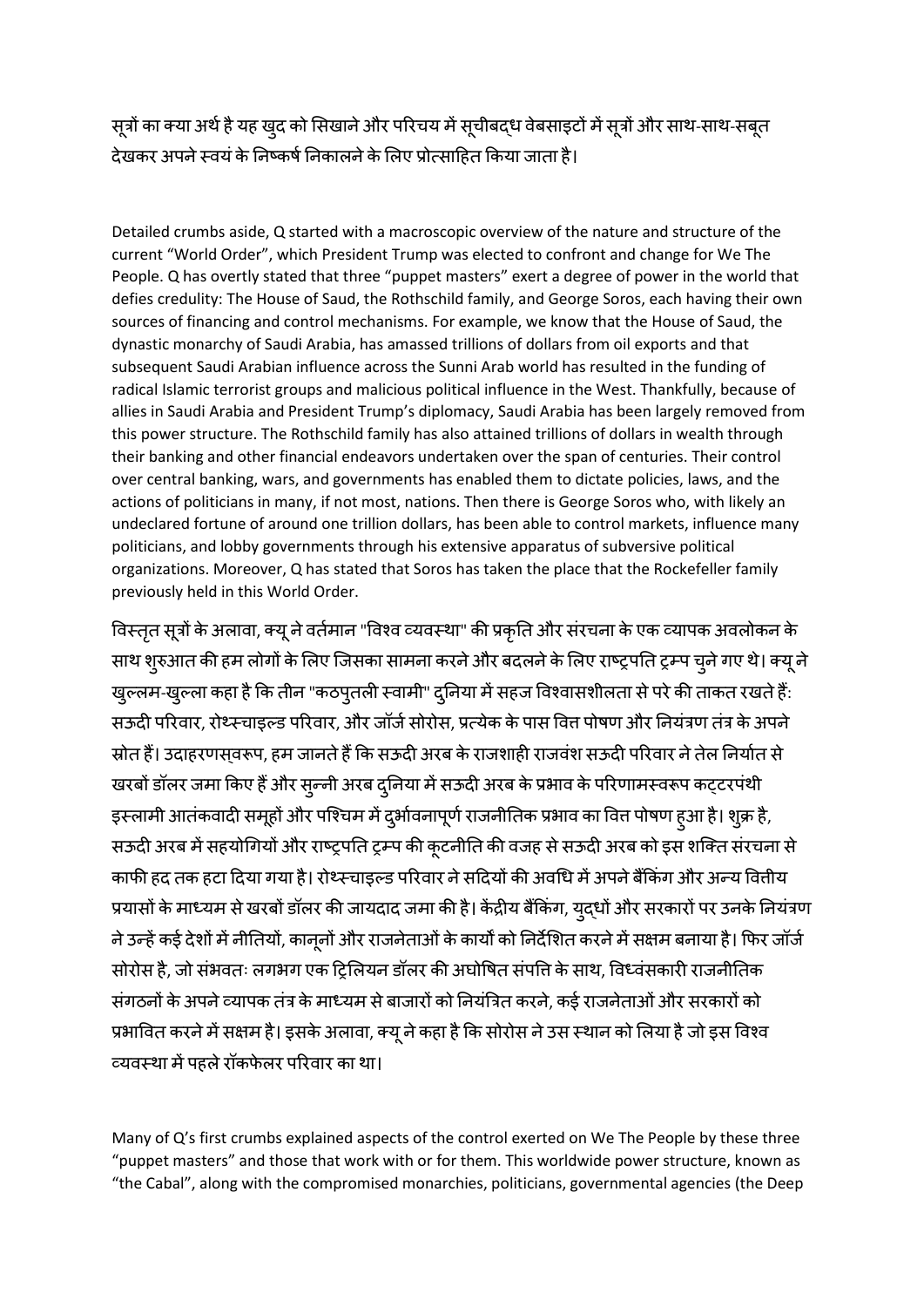State), corporations, charities, media organizations, and other private individuals is what President Trump is fighting. This same Cabal of corrupt and truly evil individuals is what was fighting to prevent President Trump, and We The People, from winning in the 2016 election, and it has been fighting those election results ever since. In fact, as Q has repeatedly stated, "They never thought she [Hillary Clinton] would lose." Upon her presumed victory, for which the Cabal so spectacularly unsuccessfully fought, the Cabal would have continued unimpeded and increased its illegitimate control over the world and its people. In fact, as is becoming increasingly clear, the Cabal did everything they could to get her elected: the financiers spending billions of dollars, media organizations lying, Deep State actors within government agencies leaking, and even spying on President Trump as a candidate, president-elect, and President, to no avail.

क्यू के पहले कई सूत्रों ने हम लोगों पर इन तीन कठप्**तली स्वामियों और जो उनके साथ या उनके** लिए काम करते हैं उनके नियंत्रण के पहलूओं को समझाया। "गुट" शब्द से जानी जाने वाली यह संसार व्यापी सत्ता संरचना, ओर साथ ही घुसपैठ ग्रस्त राजतंत्रों, राजनेताओं, सरकारी एजेंसियों ( छिपी सरकार ), व्यापारसंघों, दानी संस्थाओं, मीडडया संगठनों, और अन्य तनजी व्यजक्तयों केर्खलाि ही तो राष्ट्रपतत रम्प लड रहेहैं। 2016 के चुनाव में जीतने से राष्ट्रपति ट्रम्प और हम लोगों को रोकने के लिए भ्रष्ट और वास्तव में बूरे व्यक्तियों का यही गूट लड़ रहा था, और यह तब से उन चुनाव परिणामों से लड़ रहा है। वास्तव में, जैसा क्यू ने बार-बार कहा है, "उन्होंने कभी नहीं सोचा था कि वह [हिलेरी क्लिंटन] हार जाएगी।" उसकी अन् मानित जीत पर, जिसके लिए ग्**ट** शानदार रूप से असफल लड़ा, दुनिया और उसके लोगों पर गुट का अवैध नियंत्रण निरंतर जारी रहता, अपितु वृद्धि होती। वास्तव में, जैसा कि तेजी से स्पष्ट हो रहा है, गुट ने उसे चुने जाने के लिए जो कुछ भी कर सकता था वह किया: पैसे वालों ने अरबों डॉलर खर्च किये, मीडिया संगठनों ने झूठ बोले, सरकारी एजेंसियों के भीतर छिपी सरकार के भेदियों ने जानकारी लीक की और राष्ट्रपति ट्रम्प की जासूसी भी की जब वे उम्मीदवार थे, राष्ट्रपति-चयनित थे, और राष्ट्रपति बन चुके थे, पर कोई फायदा नहीं हुआ।

After macroscopically describing the Cabal's operations and machinations, Q's crumbs then began focusing in more detail on all the Cabal has done, is doing, and likely will try to do. Discussion of the spying on President Trump and his campaign is but one example of how Q focuses microcosmically on events. This is done by asking detailed questions about how, for instance, the CIA, FBI, DNI, Five Eye [Australia, Canada, New Zealand, UK, and USA] Alliance, Republicans, Democrats, former President Barack Hussein Obama and his White House, and others appear to have themselves colluded to abuse the FISA process with a fake "dossier" to illegally spy on President Trump's campaign using "plants" and spies. Pre-empting the public exposure of their crimes, they have been unsuccessfully attempting to frame President Trump through projection with allegations of "collusion" with Russia for the "hacking" of emails from Hillary, the DNC, John Podesta, and others.

गुट के कारनामों और चालबाज़ी का मोटे तौर पे वर्णन करने के बाद क्यू के ट्कड़ों ने तब, गुट ने जो किया है, कर रहा है, और संभवतः करने की कोशिश करेगा, इन बातों पे अधिक विस्तार से ध्यान केंद्रित करना शुरू किया। राष्ट्रपति ट्रम्प और उनके अभियान पर जासूसी की चर्चा एक उदाहरण है कि कैसे क्यू घटनाओं पर सूक्ष्म रूप से केंद्रित होता है। ऐसा किया जाता है विस्तृत प्रश्न पूछ कर कि कैसे, उदाहरणार्थ, सीआईए, एफबीआई, डीएनआई, पांच आई [ऑस्ट्रेलिया, कनाडा, न्यूजीलैंड, यूके और यूएसए] गठबंधन, रिपब्लिकन, डेमोक्रेट, पूर्व राष्ट्रपति बराक हुसैन ओबामा और उनके व्हाइट हाउस और दूसरों ने खुद जासूसों का उपयोग करके राष्ट्रपति ट्रम्प के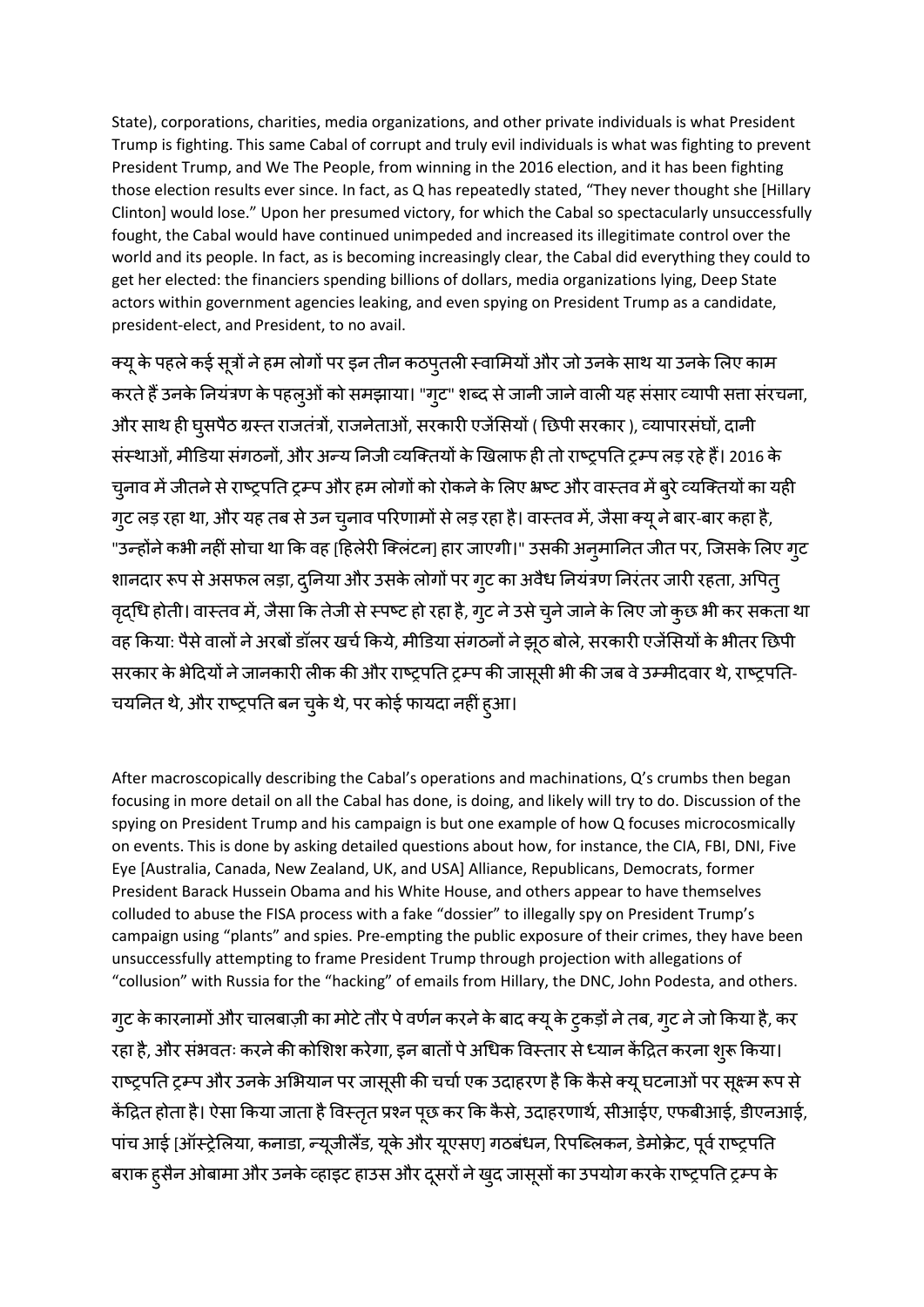अभियान पर अवैध रूप से जासूसी करने के लिए नकली "दस्तावेज" के साथ एफआईएसए प्रक्रिया का दुरुपयोग किया। अपने अपराधों के सार्वजनिक प्रदर्शन के पूर्ववत, वे हिलेरी, डीएनसी, जॉन पॉडेस्टा और अन्य लोगों के ईमेल के "हैकिंग" के लिए रूस के साथ "मिलीभगत" के आरोपों के साथ प्रक्षेपण के माध्यम से राष्ट्रपति ट्रम्प को झूठा फ़साने का असफल प्रयास कर रहे हैं।

A wide range of other topics, events, and scandals are covered in the over 2000 crumbs dropped without leaking or breaking national security laws. This includes coverage of the following: government agencies such as the CIA, DNI, FBI, DOJ, and others; globalism; mass migration; cultural Marxism; human trafficking; the Clinton Foundation; Uranium One; WikiLeaks; Seth Rich; Jeff Sessions, Robert Mueller; John Huber; many discredited officials from Obama's presidency; President Trump's strategies and executive orders; media corruption; illegal spying on citizens; infiltrations of the United States government by foreign bad actors; extremist organizations such as MS-13, ISIS, and Antifa; political subversion by the Cabal and their politicians; foreign policy strategies on North Korea and Iran; and much more. Through open-source research generated by this information, Q aims to reveal who controls the world, how they control it, and what is being done to stop this control. We The People of the United States of America elected President Trump to fight against this control, as our representative, but he is not entirely alone. There are many Patriots who were and who are helping the President in this fight.

राष्ट्रीय सुरक्षा कानूनों को तोड़े बिना 3000 से अधिक सुरागों में अन्य विषयों, घटनाओं और घोटालों की एक विस्तृत श्रृंखला का समावेश किया गया है। इसमें निम्नलिखित की व्याप्ति शामिल है: सीआईए, डीएनआई, एफबीआई, डीओजे और अन्य जैसी सरकारी एजेंसियां; वैश्वीकरण; बड़े पैमाने पर पलायन; सांस्कृतिक मार्क्सवाद; मानव तस्करी; क्लिंटन फाउंडेशन; यूरेनियम वन; विकिलीक्स; सेठ रिच; जेफ सेशंस , रॉबर्ट म्यूएलर; जॉन ह्यूबर; ओबामा के राष्ट्रपति काल के कई बदनाम अधिकारी; राष्ट्रपति ट्रम्प की रणनीतियां और कार्यकारी आदेश; मीडिया भ्रष्टाचार; नागरिकों पर अवैध जासूसी; विदेशी जासूसों द्वारा संयुक्त राज्य अमेरिका सरकार की घुसपैठ; एमएस -13, आईएसआईएस, और एंटीफा जैसे चरमपंथी संगठन; गूट और उनके राजनेताओं द्वारा राजनीतिक विचलन; उत्तर कोरिया और ईरान पर विदेश नीति रणनीतियों; और भी बहुत कुछ। इस जानकारी द्वारा उत्पन्न सार्वजनिक स्रोत अनुसंधान के माध्यम से, क्यू का लक्ष्य यह खुलासा करना है कि दुनिया को नियंत्रित करने वाले कौन हैं, वे इसे कैसे नियंत्रित करते हैं, और इस नियंत्रण को रोकने के लिए क्या किया जा रहा है। हम संयुक्त राज्य अमेरिका के लोगों ने इस नियंत्रण के खिलाफ लड़ने के लिए राष्ट्रपति ट्रम्प को हमारे प्रतिनिधि के रूप में चुना, लेकिन वह पूरी तरह से अकेले नहीं है। ऐसे कई देशभक्त हैं जो इस लड़ाई में राष्ट्रपतत की मदद कर रहेहैं।

If Q serves the President, and he serves We The People, then Q and the President serve We The People together. And together, We The People need to know just what it is that we are fighting against so that we can know how to fight for our common good, for "Where we go one, we go all." This enlightenment of the public consciousness and conscience, not just in America, but worldwide, is known as the Great Awakening. This "awakening" occurs as anons decode and decipher the meanings of crumbs and disseminate them to the rest of the public. The timing of when the crumbs are posted is important to the decoding of Q's communications. Yet, whether the crumbs come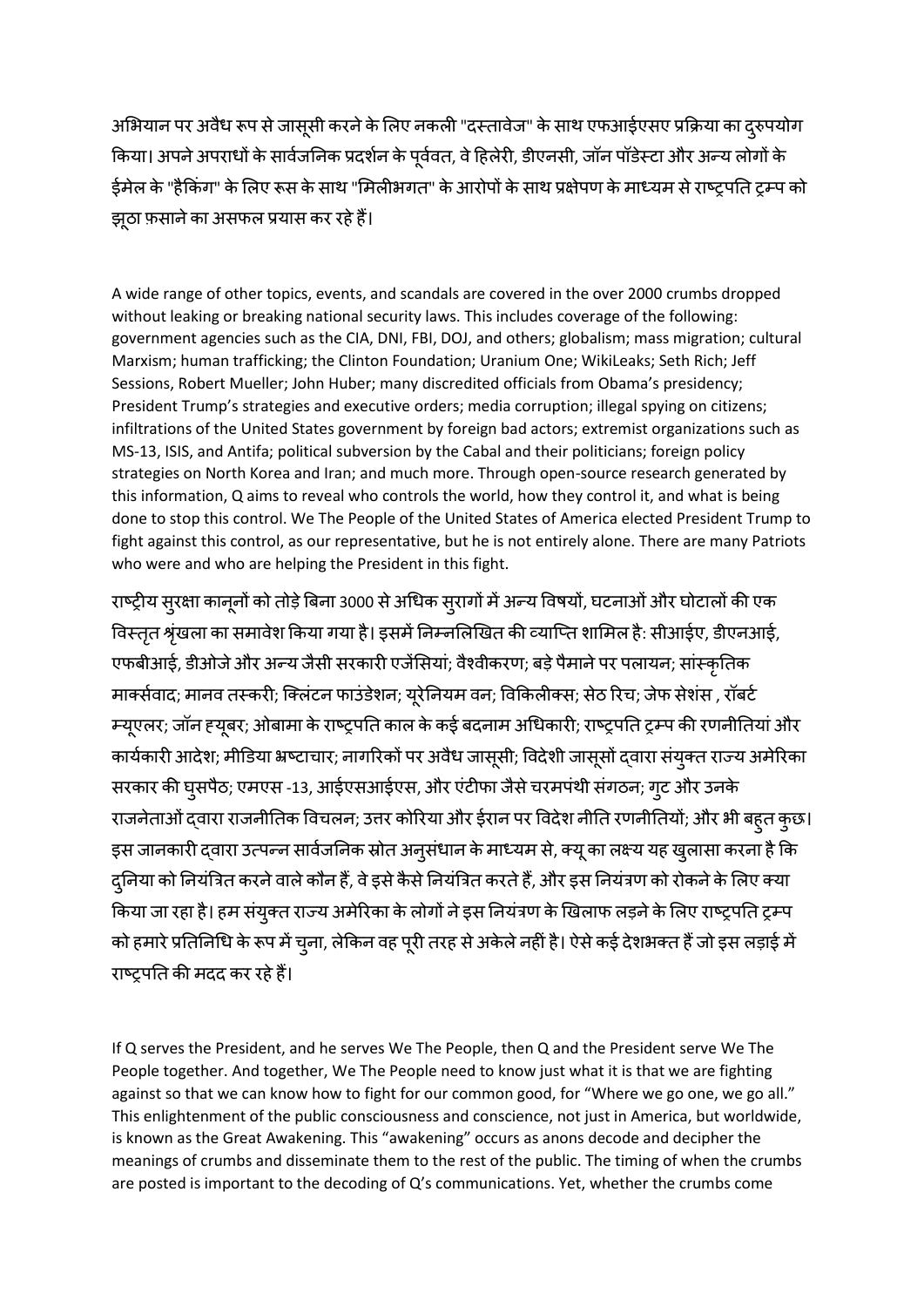before or after the events they describe, they nonetheless allow anons to convey the insider information to the public in order to educate and awaken those who do not know or understand the reality behind events experienced or narrated. Anons create memes to make this message easier to understand, side by sides to show through open-source reporting what the crumbs mean, and proofs to show Q and President Trump's connections and similar thought processes. No one is forcing anons to decode the crumbs, to research, make graphics, or spread the information to the public. The intel contained in the crumbs is revealing, informative, and educational, and anons understand it is for the good of the country and the world that the public have access to this information – after all, it affects them regardless. Millions have already been reached, and millions more will be in the future. Q's posts have shown these millions what the Cabal has been doing, who is in the Cabal and how the Cabal has been controlling the world. Yet with each revelation to the public, the control by the Cabal over humanity decreases, day by day, post by post.

यढद क्यूराष्ट्रपतत की सेवा करता है, और वह हम लोगों की सेवा करता है, तो क्यूऔर राष्ट्रपतत हम लोगों को एक साथ सेवा देते हैं। और साथ में, हम लोगों को यह जानने की जरूरत है कि आखिरकार हम किस के खिलाफ लड़ रहे हैं ताकि हम जान सकें कि हमें अपनी आम भलाई के लिए कैसे लड़ना है, क्यूंकि "जहां हम एक जाते हैं, हम सब जाते हैं।" सार्वजनिक चेतना का यह ज्ञान और विवेक, न केवल अमेरिका में, बल्कि दुनिया भर में, महान जागृति के रूप में जाना जाता है। यह "जागृति" होती है जैसे जैसे एनोन्स ट्कड़ों का कूटान्**वाद करते हैं और उनके** के अर्थ को समझते हैं तथा उन्हें बाकी जनता के समक्ष प्रसारित करते हैं। क्यू के संचार का कूटान्वाद करने में सुराग़ डाले जाने का समय महत्वपूर्ण है। तदापि, सुराग जिस घटना का वर्णन कर रहे हैं वे उसके घटने से पहले डाले गए हों या बाद में, वे फिर भी जनता के समक्ष एनोन्स द्वारा अंदरूनी सूचनाओं को व्यक्त करना म्**मकि**न बनाते हैं उन लोगों को शिक्षित और जागृत करने के लिए जो अनुभवी या वर्णित घटनाओं के पीछे की वास्तविकता को जानते या समझते नहीं हैं। एनोन्स इस संदेश को समझने में आसान बनाने के लिए मीम बनाते हैं, साथ-साथ सार्वजनिक स्रोत अनुसंधान के माध्यम से सुरागों का मतलब दिखने के लिए, और क्यू और राष्ट्रपति ट्रम्प के कनेक्शन के सबूत और इसी तरह की विचार प्रक्रियाओं को दिखाने के लिए। कोई भी एनोन्स को स्रागों का कूटान्वाद करने, शोध करने, लेखाचित्र बनाने, या जनता तक जानकारी फैलाने के लिए मजबूर नहीं कर रहा है। स्**रागों में निहित खुफिया सूचना प्रकट, सूचना**त्मक, और शैक्षणिक है, और एनोन्स समझते हैं कि यह देश और दुनिया के अच्छे के लिए है कि जनता की इस जानकारी तक पहुंच है - आखिरकार, यह उन्हें हर सूरत में प्रभावित करती है। लाखों लोगों तक पहुंचा जा चुका है, भविष्य में लाखों और लोगों तक पहुंचा जायेगा। क्यू के सुरागों ने इन लाखों लोगों को गुट की करतूतें, गुट में कौन कौन है, और कैसे गुट दुनिया को नियंत्रित कर रहा है, दिखाया है। तदापि जनता को हर रहस्योद्घाटन के साथ मानवता पर ग्ट का नियंत्रण काम हो रहा है, ढदन-ब-ढदन, सरुाग़-ब-सरुाग़।

- V. WHY DOES Q POST?
- 5. क्यूक्यों शलखता है?

Q first used the term "Great Awakening" on the second day of posting, October 29th, 2017, and has used it many times since. On January 8th, 2018, Q first used the phrase, "Where we go one, we go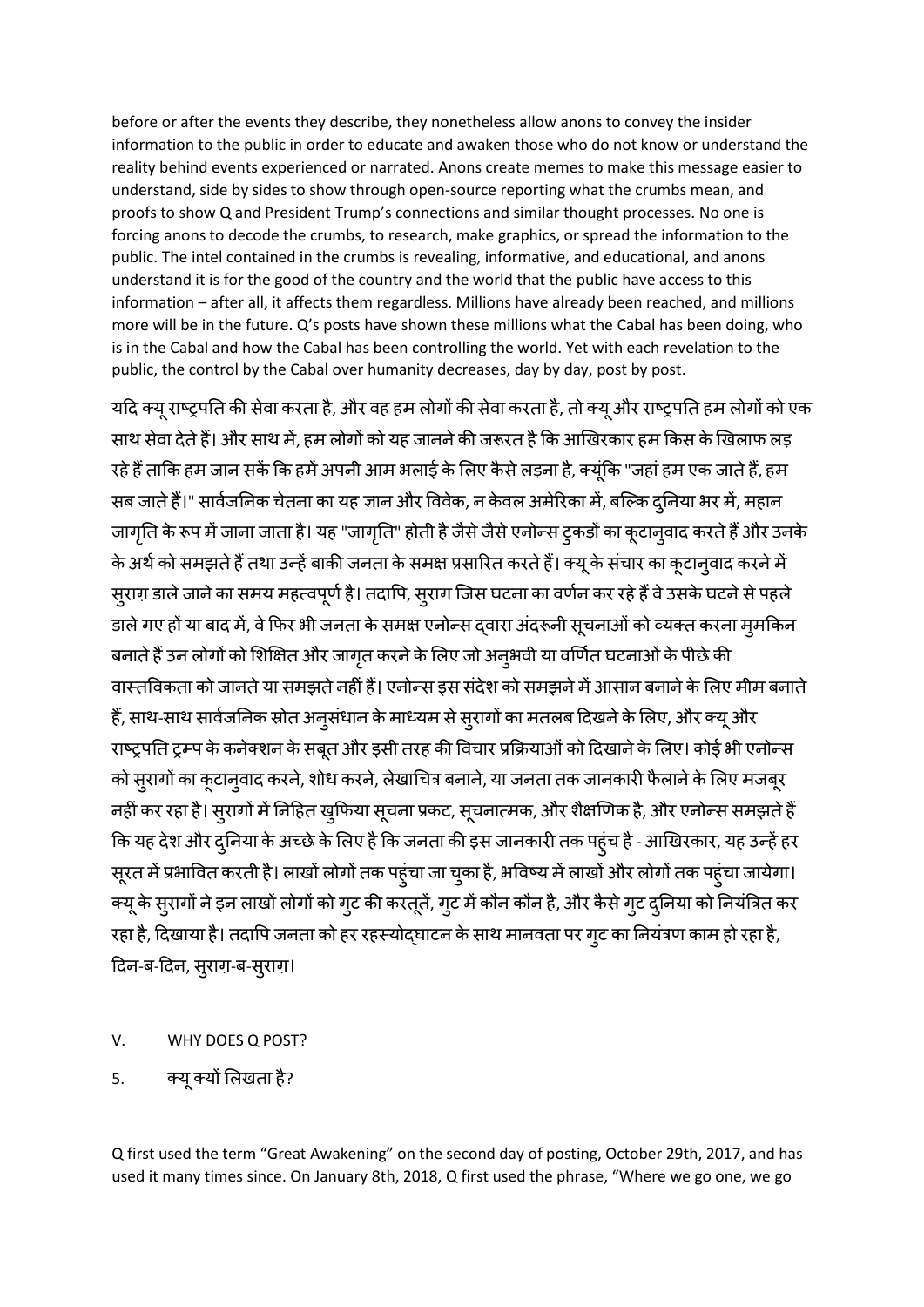all" (WWG1WGA). Q has used many other phrases, including "Truth belongs to the people", "The choice to know will ultimately be yours", "Expand your thinking", "Dark to light", "You are not alone in this fight", "Good will always defeat evil", "Future proves past", "Read the Bible. God Wins", "You are the calm before and during the storm", and many others. These phrases signal – to the anons that decode, research, and spread the crumbs, and to the public as well – that we can help President Trump fight the Cabal by educating others about what it is that we are fighting. Q reminds anons and the public that this fight's, "Scope and size [is the] biggest in history", to "Trust the Plan", and to "Stay the course." The Plan to fight the Cabal was initiated by Patriots, and Patriots were, are, and will be helping the President execute it.

क्यू ने "ग्रेट अवाकिंग" (महान जाग्रति) शब्द का इस्तेमाल पहली बार 29 अक्टूबर, 2017 को पोस्टिंग के दूसरे दिन किया, और इसके बाद से कई बार इसका इस्तेमाल किया है। 8 जनवरी, 2018 को, क्यू ने पहली बार वाक्यांश "जहाँ एक जायेगा, वहां हम सब जायेंगे " (डब्ल्यूडब्ल्यूजी 1 डब्लूजीए) का प्रयोग किया, । क्यू ने कई अन्य वाक्यांशों का उपयोग किया है, जिनमें "सत्य पर लोगों का अधिकार है", "जानने का विकल्प अंततः आपका होगा", "अपनी सोच का विस्तार करें", "अँधेरे से उजाले की और", "आप इस लड़ाई में अकेले नहीं हैं", "अच्छाई हमेशा ब्**राई को पराजित करेगा", "भविष्य अतीत को** साबित करती है" ,"बाइबिल पढ़ें। भगवान जीतता है", "आप तूफान से पहले और दौरान की शांति हैं", और कई अन्य। ये वाक्यांश संकेत देते हैं - जो कि कूटान्**वाद,** शोध, और सुरागों को फैलाने वाले लोगों के लिए - ताकि हम राष्ट्रपति ट्रम्प को गुट से लड़ने में मदद कर सकें दूसरों को इस बारे में शिक्षित करके कि हम किस से लड़ रहे हैं। क्यू ने एनोन्स और जनता को याद दिलाया कि इस लड़ाई का "दायरा और आकार इतिहास में सबसे बड़ा है," योजना पर भरोसा करें" और "राह पर बने रहें"। गृट से लड़ने की योजना देशभक्तों दवारा शुरू की गई थी, और देशभक्त राष्ट्रपति की इसे निष्पादित करने में मदद कर रहेथे, और करेंगे।

The Great Awakening is not a conspiracy theory or a cult, as those who seek to discredit would like the public to think. It is a sophisticated and coordinated information operation from within President Trump's administration to enlighten the public about the true state of affairs of the nation and the world, providing vast amounts of information well beyond the scope of this introduction. So vast in fact, that Q has stated, "These, the crumbs, in time, will equate to the biggest drops ever disclosed in our history." Ultimately an informed public is a key component of Making America Great Again and Keeping America Great. The Declaration of Independence that led to the founding of the great Nation that is the United States of America states that, "Whenever any Form of Government becomes destructive of these ends, it is the Right of the People to alter or to abolish it, and to institute new Government" and such is relevant today. We The American People acted in accordance with this ideal by electing President Trump to renew our government, and Q, through the Great Awakening, is enlightening We The People about what the enemies of the people have done, are doing, and will do to fight this historic change. The intensification of attacks against Q, the Great Awakening, We The People, Patriots, the President, and the United States of America is indicative of the ferocious level of resistance to the loss of power and control of those whose deeds and true objectives are being exposed. In order to mitigate the confusion in this time of chaos, Q has asked anons to help be the Calm Before and During The Storm. To this end, Q also asks anons and all those who have been preyed upon, to pray.